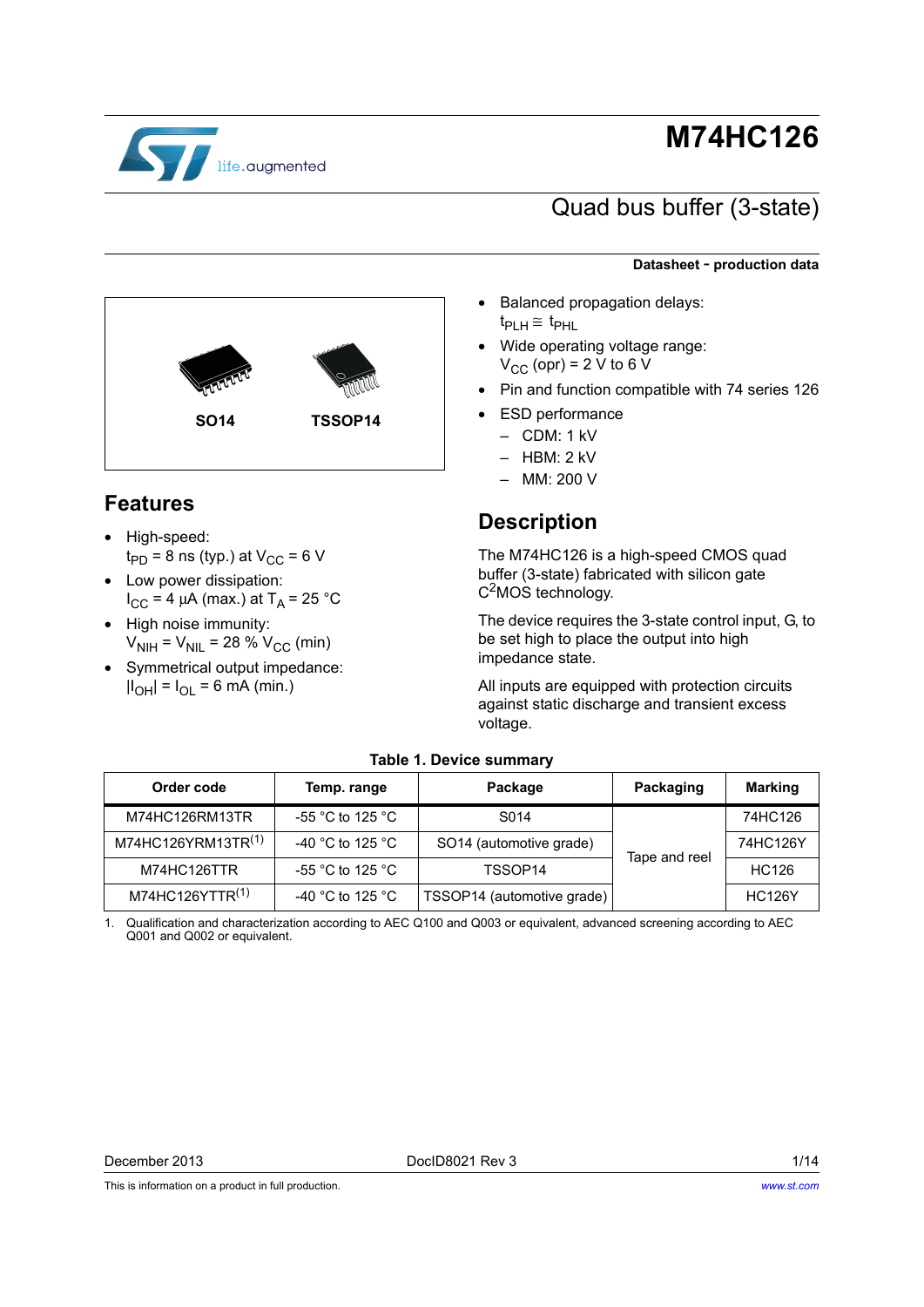# **Contents**

| $\mathbf 1$             |     |
|-------------------------|-----|
| $\overline{2}$          |     |
| $\overline{3}$          |     |
| $\overline{\mathbf{4}}$ |     |
|                         | 4.1 |
|                         |     |
| 5                       |     |
| 6                       |     |

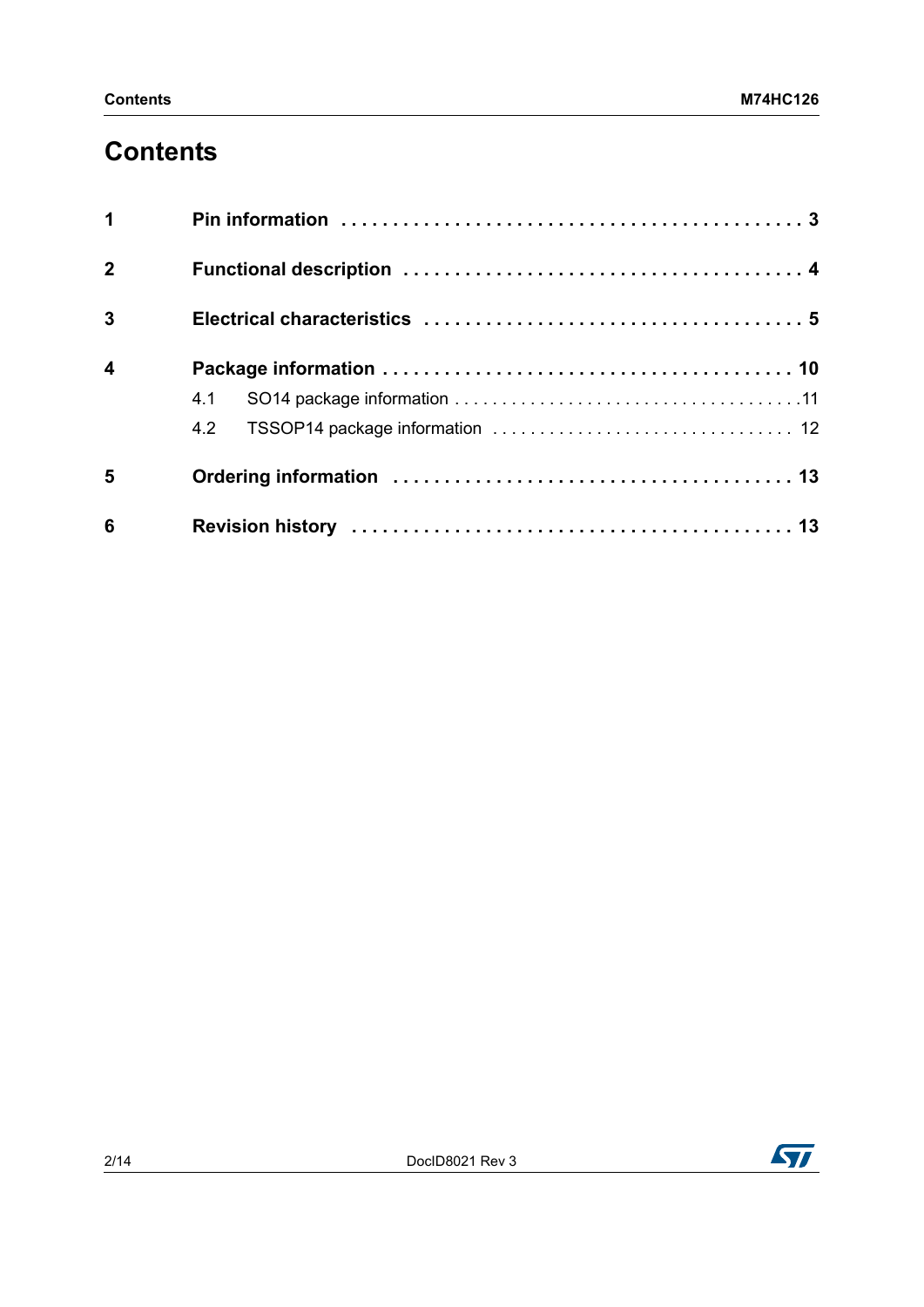# <span id="page-2-0"></span>**1 Pin information**



#### **Table 2. Pin description**

| Pin no       | Symbol          | Name and function       |
|--------------|-----------------|-------------------------|
| 1, 4, 10, 13 | 1G to 4G        | Output enable input     |
| 2, 5, 9, 12  | 1A to 4A        | Data inputs             |
| 3, 6, 8, 11  | 1Y to 4Y        | Data outputs            |
|              | GND             | Ground (0 V)            |
| 14           | V <sub>CC</sub> | Positive supply voltage |

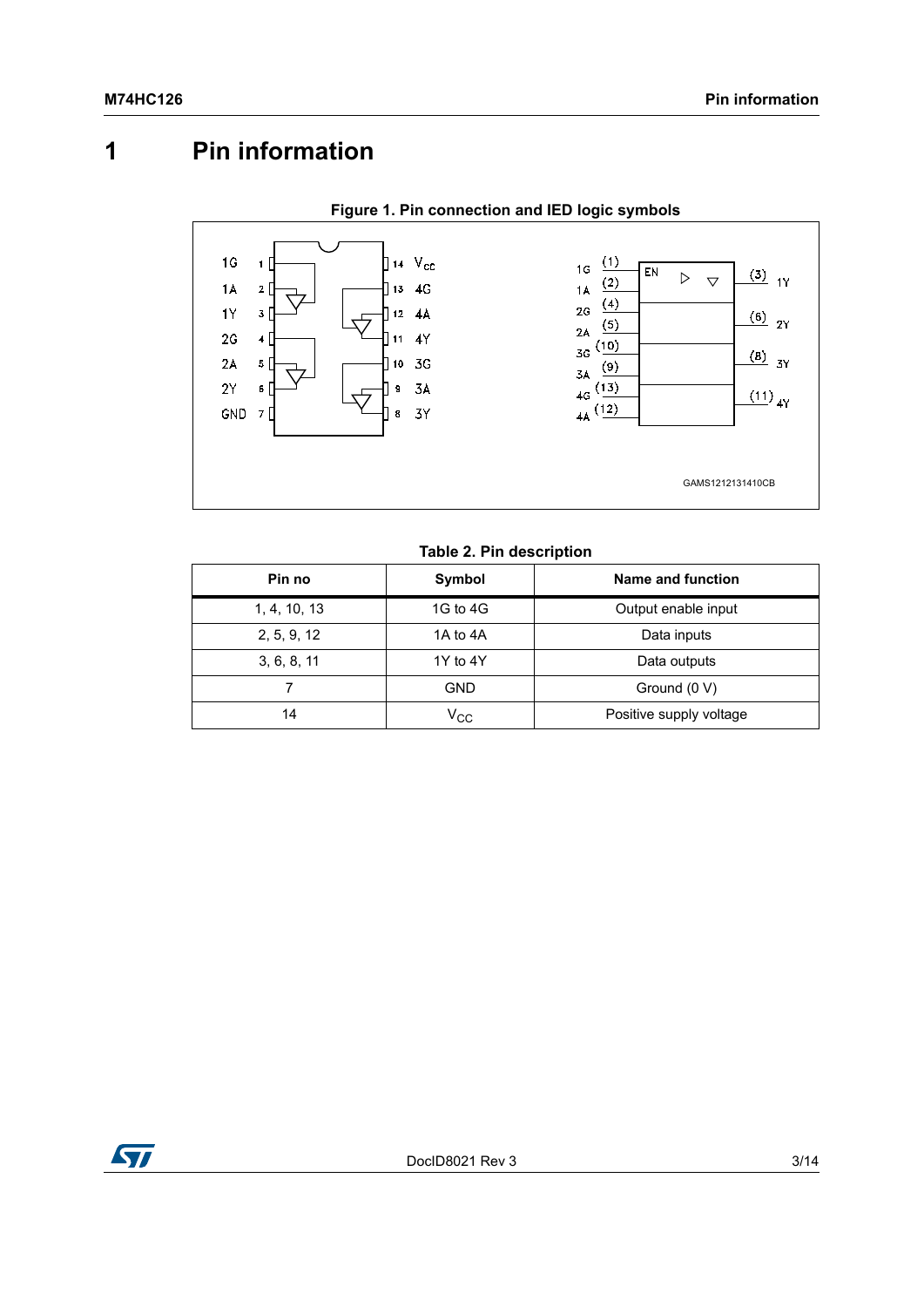# <span id="page-3-0"></span>**2 Functional description**

**Table 3. Truth table**

### **Figure 2. Input and output equivalent circuit**



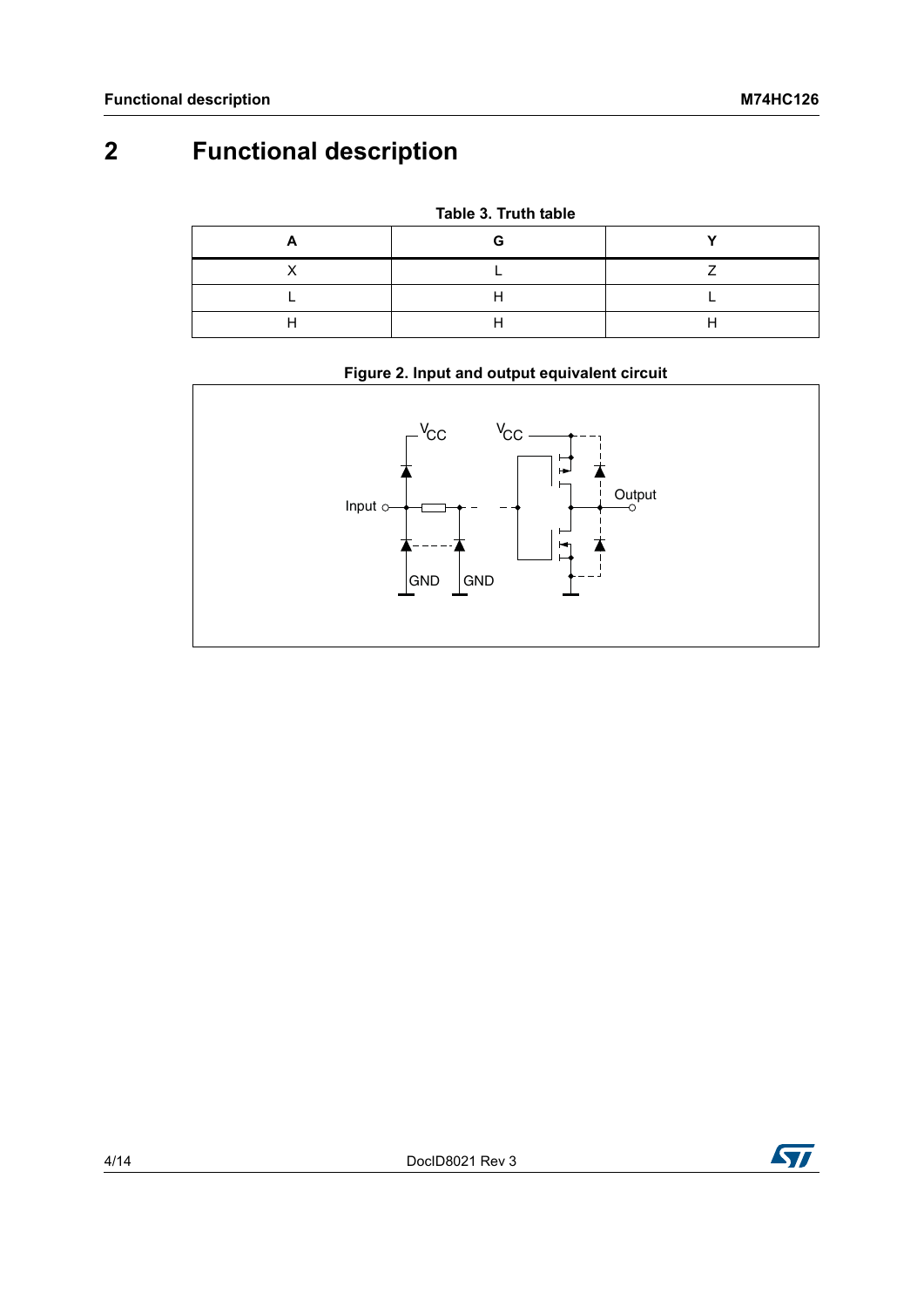# <span id="page-4-0"></span>**3 Electrical characteristics**

"Absolute maximum ratings" are those values beyond which damage to the device may occur. Functional operation under these conditions is not implied.

| Symbol                      | <b>Parameter</b>              | <b>Value</b>           | <b>Unit</b> |
|-----------------------------|-------------------------------|------------------------|-------------|
| $V_{\rm CC}$                | Supply voltage                | $-0.5$ to $+7$         |             |
| $V_{\parallel}$             | DC input voltage              | -0.5 to $V_{CC}$ + 0.5 | V           |
| $V_{\rm O}$                 | DC output voltage             |                        |             |
| lικ                         | DC input diode current        | ±20                    |             |
| $I_{OK}$                    | DC output diode current       |                        |             |
| $I_{\rm O}$                 | DC output current             | ±35                    | mA          |
| $I_{CC}$ or<br><b>I</b> GND | DC $V_{CC}$ or ground current | ±70                    |             |
| $P_D$                       | Power dissipation             | $500^{(1)}$            | mW          |
| $T_{\text{stg}}$            | Storage temperature           | $-65$ to $+150$        | $^{\circ}C$ |
| $T_L$                       | Lead temperature (10 sec)     | 300                    |             |

|  |  | Table 4. Absolute maximum ratings |  |
|--|--|-----------------------------------|--|
|--|--|-----------------------------------|--|

1. 500 mW at 65 °C; derate to 300 mW by 10 mW/°C from 65 °C to 85 °C

| Symbol            | <b>Parameter</b>         |                         | Value         | <b>Unit</b> |
|-------------------|--------------------------|-------------------------|---------------|-------------|
| $V_{\rm CC}$      | Supply voltage           |                         | $2$ to 6      |             |
| $V_{\parallel}$   | Input voltage            |                         | 0 to $V_{CC}$ | v           |
| $V_{\rm O}$       | Output voltage           |                         |               |             |
| $T_{op}$          | Operating temperature    |                         | $-55$ to 125  | °C          |
|                   |                          | $V_{\text{CC}}$ = 2.0 V | 0 to 1000     |             |
| $t_{r}$ , $t_{f}$ | Input rise and fall time | $V_{\rm CC} = 4.5V$     | 0 to 500      | ns          |
|                   |                          | $V_{\rm CC}$ = 6.0 V    | 0 to 400      |             |

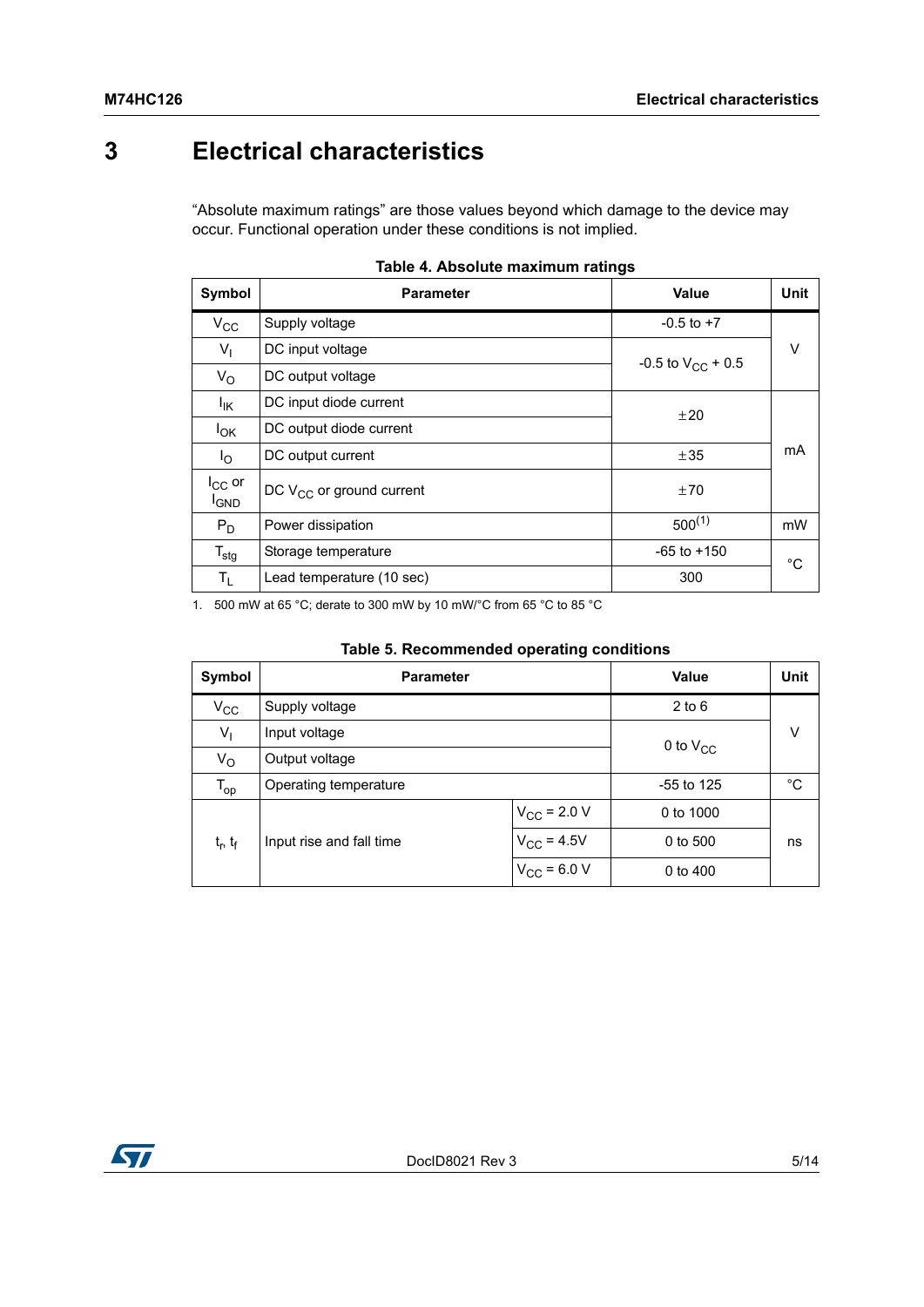### **Electrical characteristics** M74HC126

|                                                 |                                             | <b>Test condition</b>        |                                                     | Value |      |      |                            |      |               |        |        |
|-------------------------------------------------|---------------------------------------------|------------------------------|-----------------------------------------------------|-------|------|------|----------------------------|------|---------------|--------|--------|
| Symbol                                          | <b>Parameter</b>                            | $V_{CC}$                     | $T_A = 25 °C$                                       |       |      |      | -40 to 85 $^{\circ}$ C $ $ |      | -55 to 125 °C | Unit   |        |
|                                                 |                                             | (V)                          |                                                     | Min.  | Typ. | Max. | Min.                       | Max. | Min.          | Max.   |        |
|                                                 |                                             | 2.0                          |                                                     | 1.5   |      |      | 1.5                        |      | 1.5           |        |        |
| $V_{IH}$                                        | High level input<br>voltage                 | 4.5                          |                                                     | 3.15  |      |      | 3.15                       |      | 3.15          |        | $\vee$ |
|                                                 |                                             | 6.0                          |                                                     | 4.2   |      |      | 4.2                        |      | 4.2           |        |        |
|                                                 |                                             | 2.0                          |                                                     |       |      | 0.5  |                            | 0.5  |               | 0.5    |        |
| $V_{IL}$                                        | Low level input<br>voltage                  | 4.5                          |                                                     |       |      | 1.35 |                            | 1.35 |               | 1.35   | $\vee$ |
|                                                 |                                             | 6.0                          |                                                     |       |      | 1.8  |                            | 1.8  |               | 1.8    |        |
|                                                 |                                             | 2.0                          | $I_{\Omega}$ = -20 $\mu$ A                          | 1.9   | 2.0  |      | 1.9                        |      | 1.9           |        |        |
|                                                 |                                             | 4.5                          | $I_{\Omega}$ = -20 $\mu$ A                          | 4.4   | 4.5  |      | 4.4                        |      | 4.4           |        |        |
| High level output<br>V <sub>OH</sub><br>voltage | 6.0                                         | $I_{\text{O}}$ = -20 $\mu$ A | 5.9                                                 | 6.0   |      | 5.9  |                            | 5.9  |               | $\vee$ |        |
|                                                 | 4.5                                         | $I_{O}$ = -6.0 mA            | 4.18                                                | 4.31  |      | 4.13 |                            | 4.10 |               |        |        |
|                                                 |                                             | 6.0                          | $I_{\Omega}$ = -7.8 mA                              | 5.68  | 5.8  |      | 5.63                       |      | 5.60          |        |        |
|                                                 |                                             | 2.0                          | $I_{\Omega}$ = 20 $\mu$ A                           |       | 0.0  | 0.1  |                            | 0.1  |               | 0.1    |        |
|                                                 |                                             | 4.5                          | $I_{\Omega}$ = 20 $\mu$ A                           |       | 0.0  | 0.1  |                            | 0.1  |               | 0.1    |        |
| $V_{OL}$                                        | Low level output<br>voltage                 | 6.0                          | $I_{\rm O}$ = 20 $\mu$ A                            |       | 0.0  | 0.1  |                            | 0.1  |               | 0.1    | $\vee$ |
|                                                 |                                             | 4.5                          | $I_{\Omega}$ = 6.0 mA                               |       | 0.17 | 0.26 |                            | 0.33 |               | 0.40   |        |
|                                                 |                                             | 6.0                          | $I_{\rm O}$ = 7.8 mA                                |       | 0.18 | 0.26 |                            | 0.33 |               | 0.40   |        |
| $I_1$                                           | Input leakage<br>current                    | 6.0                          | $V_1 = V_{CC}$ or GND                               |       |      | ±0.1 |                            | ±1   |               | ±1     | μA     |
| $I_{OZ}$                                        | High impedance<br>output leakage<br>current | 6.0                          | $V_I = V_{IH}$ or $V_{IL}$<br>$V_O = V_{CC}$ or GND |       |      | ±0.5 |                            | ±5   |               | ±10    | μA     |
| $I_{\rm CC}$                                    | Quiescent supply<br>current                 | 6.0                          | $V_1 = V_{CC}$ or GND                               |       |      | 4    |                            | 40   |               | 80     | μA     |

**Table 6. DC specifications**

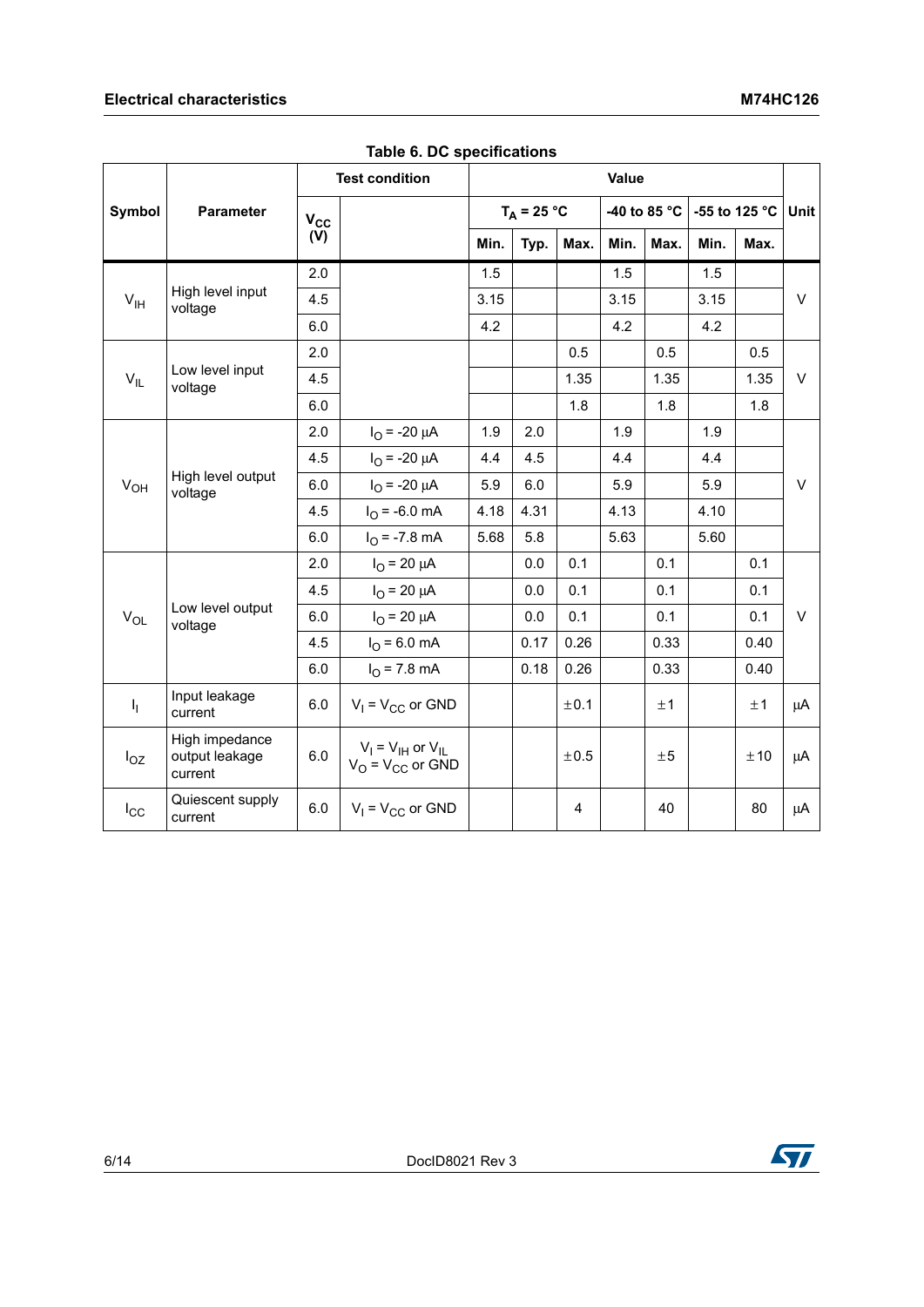|                                         |                                 | <b>Test condition</b> |                | Value             |      |                  |      |      |                        |      |               |      |
|-----------------------------------------|---------------------------------|-----------------------|----------------|-------------------|------|------------------|------|------|------------------------|------|---------------|------|
| <b>Symbol</b>                           | <b>Parameter</b>                | $V_{CC}$              | c <sub>L</sub> |                   |      | $T_A = 25 °C$    |      |      | -40 to 85 $^{\circ}$ C |      | -55 to 125 °C | Unit |
|                                         |                                 | (V)                   | (pF)           |                   | Min. | Typ.             | Max. | Min. | Max.                   | Min. | Max.          |      |
|                                         |                                 | 2.0                   |                |                   |      | 20               | 60   |      | 75                     |      | 90            |      |
| $t$ <sub>TLH</sub> , $t$ <sub>THL</sub> | Output transition<br>time       | 4.5                   | 50             |                   |      | 6                | 12   |      | 15                     |      | 18            | ns   |
|                                         |                                 | 6.0                   |                |                   |      | 5                | 10   |      | 13                     |      | 15            |      |
|                                         |                                 | 2.0                   |                |                   |      | 36               | 75   |      | 95                     |      | 110           |      |
|                                         |                                 | 4.5                   | 50             |                   |      | 9                | 15   |      | 19                     |      | 22            | ns   |
|                                         | Propagation                     | 6.0                   |                |                   |      | 8                | 13   |      | 16                     |      | 19            |      |
| t <sub>PLH</sub> , t <sub>PHL</sub>     | delay time                      | 2.0                   |                |                   |      | 52               | 105  |      | 130                    |      | 160           |      |
|                                         |                                 | 4.5                   | 150            |                   |      | 13               | 21   |      | 26                     |      | 32            | ns   |
|                                         |                                 | 6.0                   |                |                   |      | 11               | 18   |      | 22                     |      | 27            |      |
|                                         |                                 | 2.0                   |                |                   |      | 36               | 75   |      | 95                     |      | 110           |      |
|                                         |                                 | 4.5                   | 50             |                   |      | $\boldsymbol{9}$ | 15   |      | 19                     |      | 22            | ns   |
|                                         | High impedance<br>output enable | 6.0                   |                | $R_1 = 1 k\Omega$ |      | 8                | 13   |      | 16                     |      | 19            |      |
| t <sub>PZL</sub> , t <sub>PZH</sub>     | time                            | 2.0                   |                |                   |      | 52               | 105  |      | 130                    |      | 160           |      |
|                                         |                                 | 4.5                   | 150            |                   |      | 13               | 21   |      | 26                     |      | 32            | ns   |
|                                         |                                 | 6.0                   |                |                   |      | 11               | 18   |      | 22                     |      | 27            |      |
|                                         | High impedance                  | 2.0                   |                |                   |      | 48               | 80   |      | 100                    |      | 120           |      |
| t <sub>PLZ</sub> , t <sub>PHZ</sub>     | output disable                  | 4.5                   | 50             | $R_1 = 1 k\Omega$ |      | 12               | 16   |      | 20                     |      | 24            | ns   |
|                                         | time                            | 6.0                   |                |                   |      | 10               | 14   |      | 17                     |      | 20            |      |

#### **Table 7. AC electrical characteristics**  (Input  $t_r = t_f = 6$  ns)

#### **Table 8. Capacitive characteristics**

|          |                                        | <b>Test</b><br>condition | Value                    |            |            |                |               |     |             |    |
|----------|----------------------------------------|--------------------------|--------------------------|------------|------------|----------------|---------------|-----|-------------|----|
| Sym      | <b>Parameter</b>                       | $V_{\rm CC}$             | $T_A = 25^{\circ}C$      |            |            | -40 to 85 $°C$ | -55 to 125 °C |     | <b>Unit</b> |    |
|          |                                        | (V)                      | Min                      | <b>Typ</b> | <b>Max</b> | Min            | <b>Max</b>    | Min | Max         |    |
| $C_{IN}$ | Input capacitance                      |                          |                          | 5          | 10         |                | 10            |     | 10          |    |
| $C_{PD}$ | Power dissipation<br>capacitance $(1)$ | 5.0                      | $\overline{\phantom{a}}$ | 35         |            |                |               |     |             | pF |

1. C<sub>PD</sub> is defined as the value of the IC's internal equivalent capacitance which is calculated from the operating current consumption without load (refer to test circuit). Average operating current can be obtained by the  $I_{CC(opr)}$  = C<sub>PD</sub> x V<sub>CC</sub> x f<sub>IN</sub> +  $I_{CC}/4$ (per buffer).

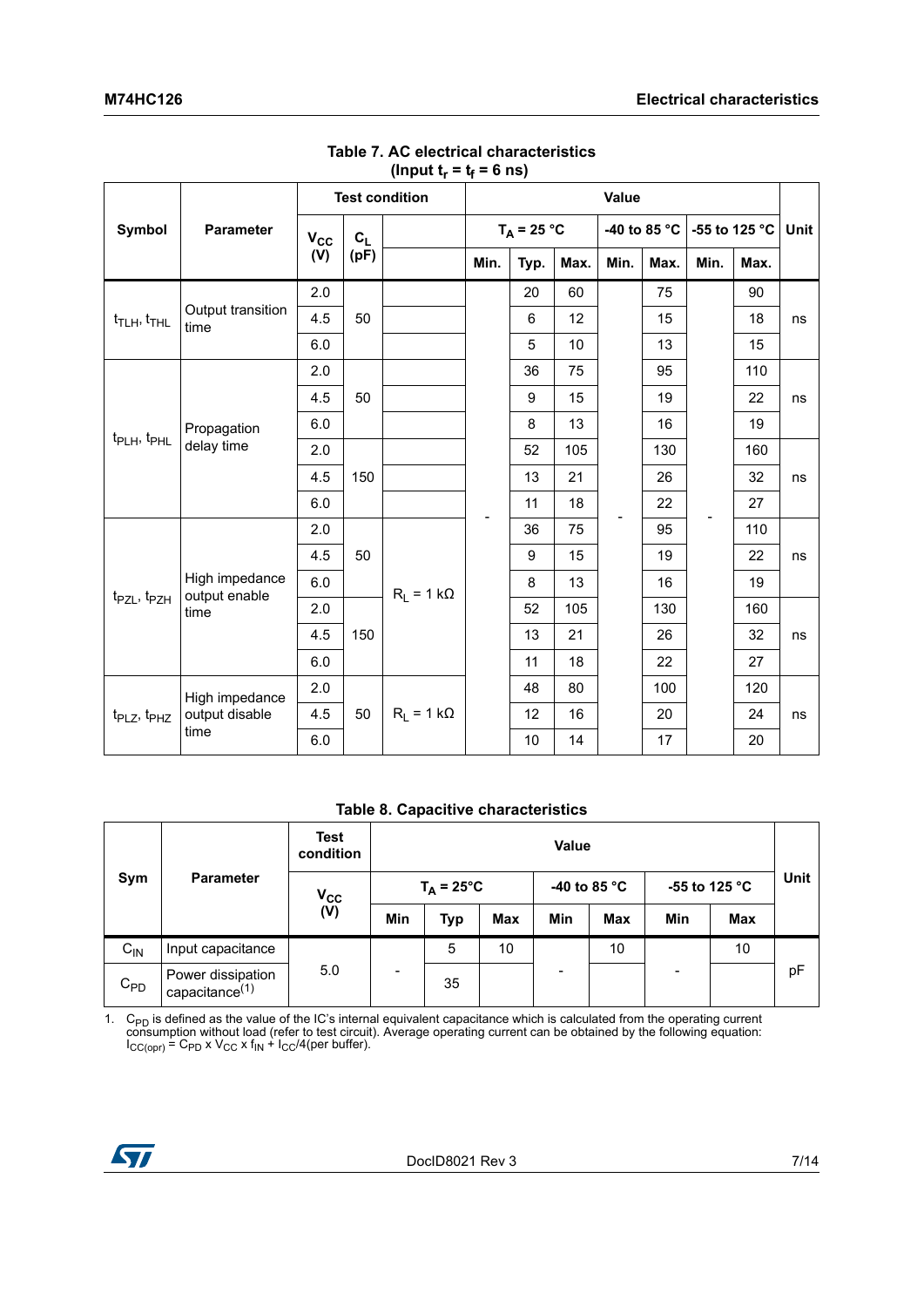

1. Legend:<br>
C<sub>L</sub> = 50 pF/150 pF or equivalent (includes jig and probe capacitance).<br>
R<sub>1</sub> = 1 kΩor equivalent.<br>
R<sub>T</sub> = Z<sub>OUT</sub> of pulse generator (typically 50 *Ω*).

#### **Table 9. Propagation delay time configuration**

| <b>Test</b>                         | <b>Switch</b> |
|-------------------------------------|---------------|
| t <sub>PLH</sub> , t <sub>PHL</sub> | Open          |
| $t_{PZL}$ , $t_{PLZ}$               | $V_{\rm CC}$  |
| t <sub>PZH</sub> , t <sub>PHZ</sub> | <b>GND</b>    |

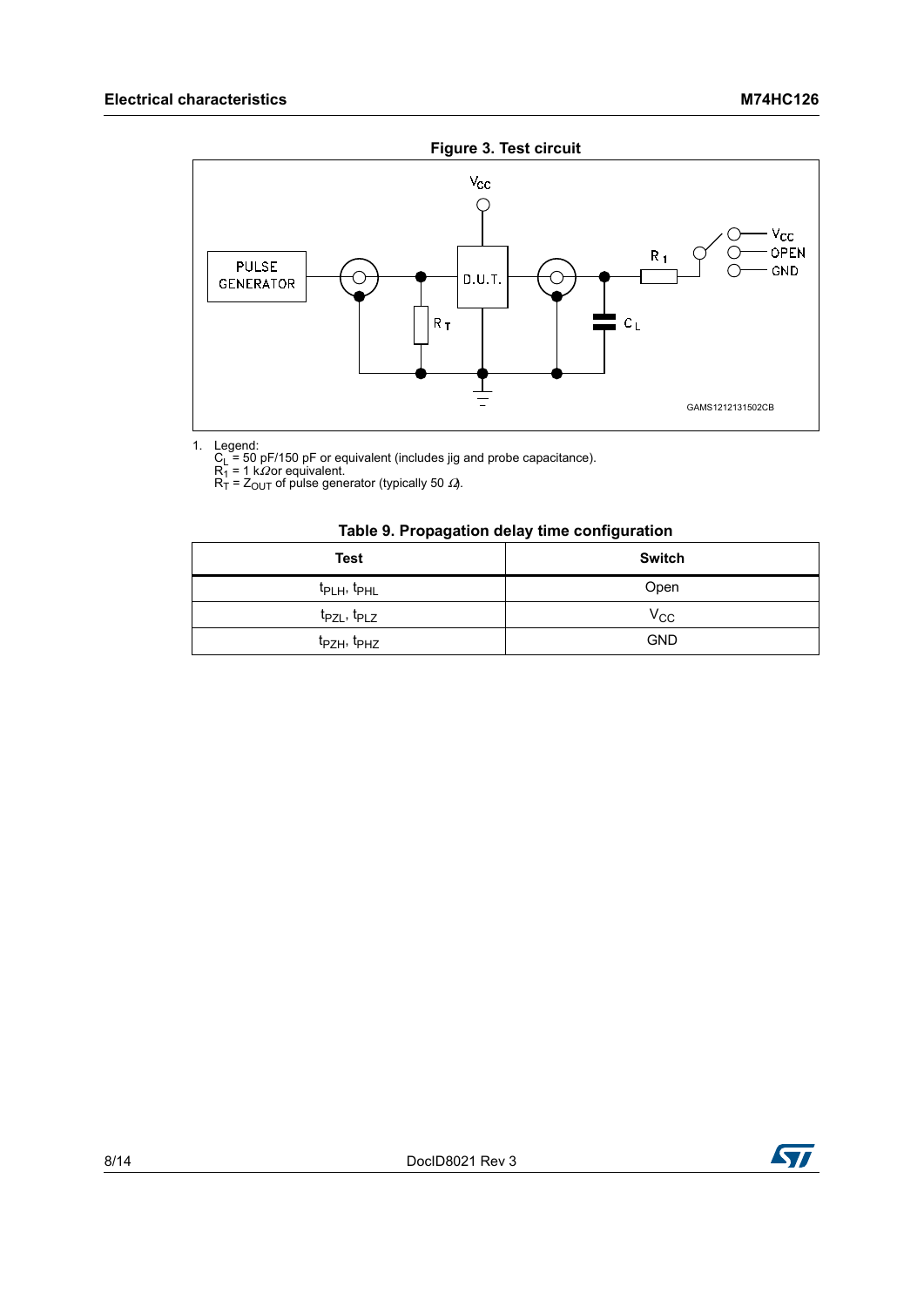

**Figure 4. Waveform 1: propagation delay times (f = 1 MHz; 50 % duty cycle)**

**Figure 5. Waveform 2: Output enable and disable times (f = 1 MHz; 50 % duty cycle)**



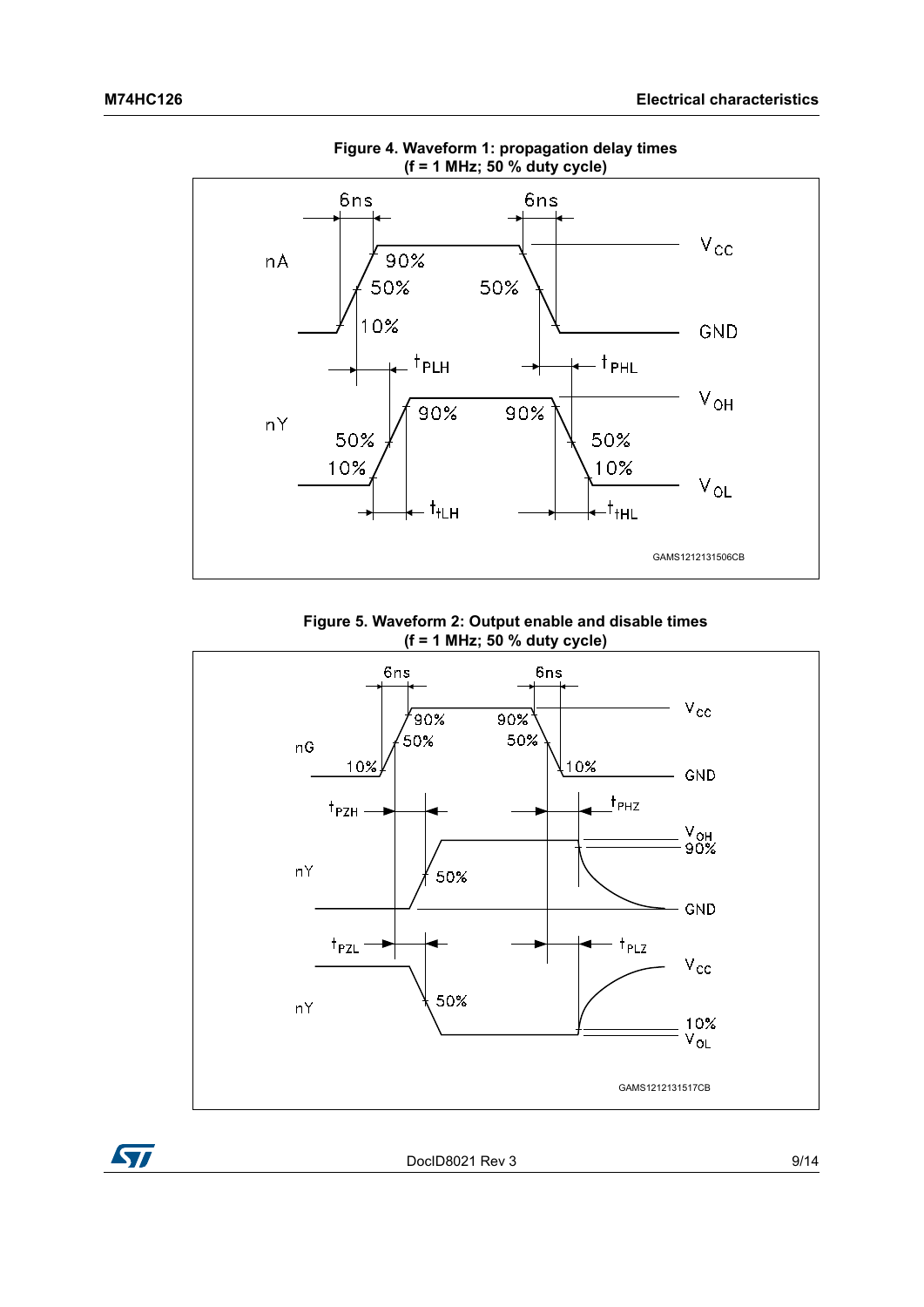# <span id="page-9-0"></span>**4 Package information**

In order to meet environmental requirements, ST offers these devices in different grades of ECOPACK<sup>®</sup> packages, depending on their level of environmental compliance. ECOPACK<sup>®</sup> specifications, grade definitions and product status are available at: *[www.st.com](http://www.st.com)*. ECOPACK® is an ST trademark.



**177**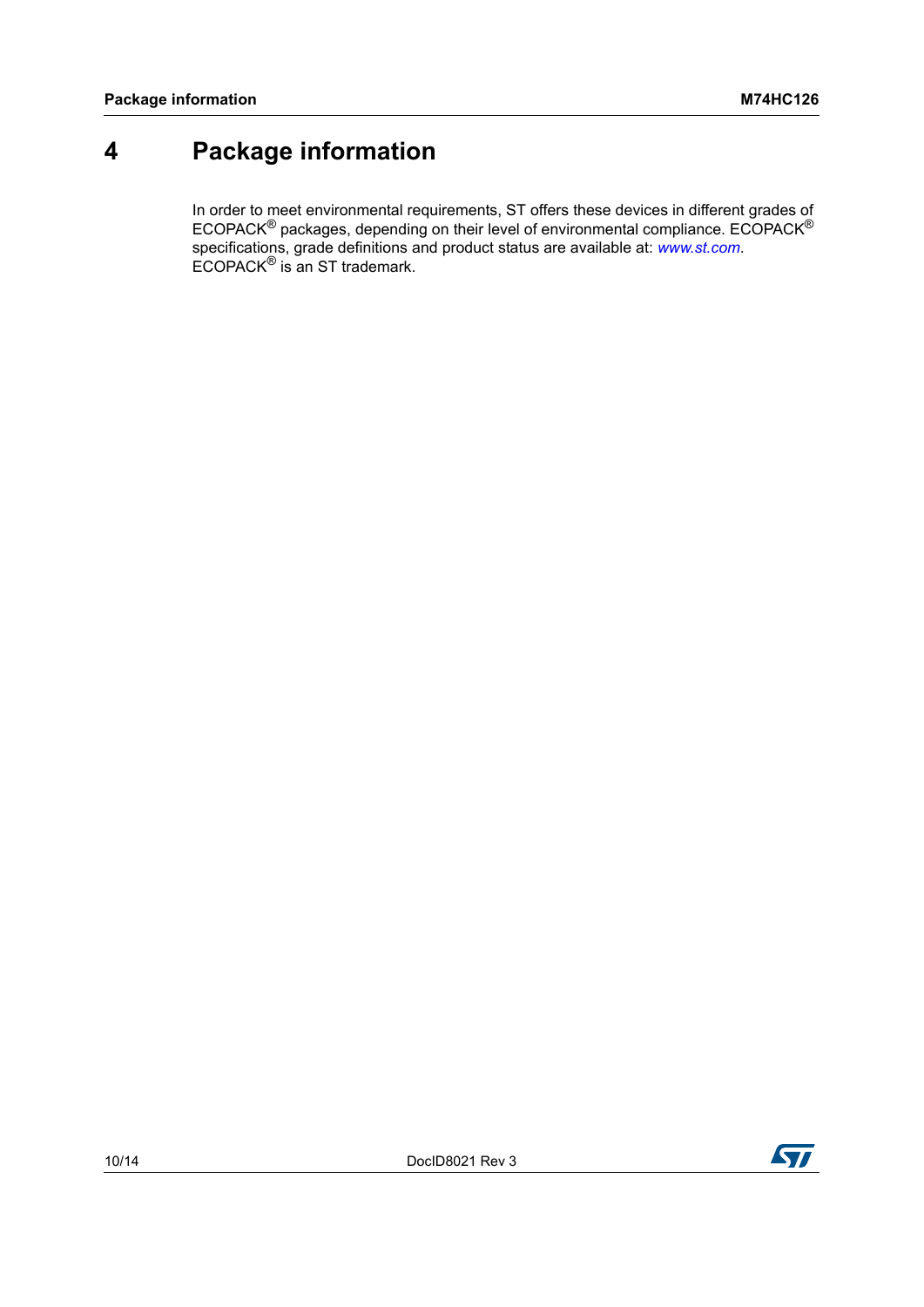## <span id="page-10-0"></span>**4.1 SO14 package information**



### **Figure 6. SO14 package mechanical drawing**

### **Table 10. SO14 package mechanical data**

|                | <b>Dimensions</b>  |      |             |               |       |             |  |
|----------------|--------------------|------|-------------|---------------|-------|-------------|--|
| Ref            | <b>Millimeters</b> |      |             | <b>Inches</b> |       |             |  |
|                | Min.               | Typ. | Max.        | Min.          | Typ.  | Max.        |  |
| A              |                    |      | 1.75        |               |       | 0.068       |  |
| a1             | 0.1                |      | 0.2         | 0.003         |       | 0.007       |  |
| a <sub>2</sub> |                    |      | 1.65        |               |       | 0.064       |  |
| $\sf b$        | 0.35               |      | 0.46        | 0.013         |       | 0.018       |  |
| b1             | 0.19               |      | 0.25        | 0.007         |       | 0.010       |  |
| $\mathsf C$    |                    | 0.5  |             |               | 0.019 |             |  |
| c1             |                    | 45°  |             |               | 45°   |             |  |
| D              | 8.55               |      | 8.75        | 0.336         |       | 0.344       |  |
| E              | 5.8                |      | 6.2         | 0.228         |       | 0.244       |  |
| e              |                    | 1.27 |             |               | 0.050 |             |  |
| e3             |                    | 7.62 |             |               | 0.300 |             |  |
| F              | 3.8                |      | 4.0         | 0.149         |       | 0.157       |  |
| G              | 4.6                |      | 5.3         | 0.181         |       | 0.208       |  |
| L              | 0.5                |      | 1.27        | 0.019         |       | 0.050       |  |
| M              |                    |      | 0.68        |               |       | 0.026       |  |
| $\mathbf S$    |                    |      | $8^{\circ}$ |               |       | $8^{\circ}$ |  |

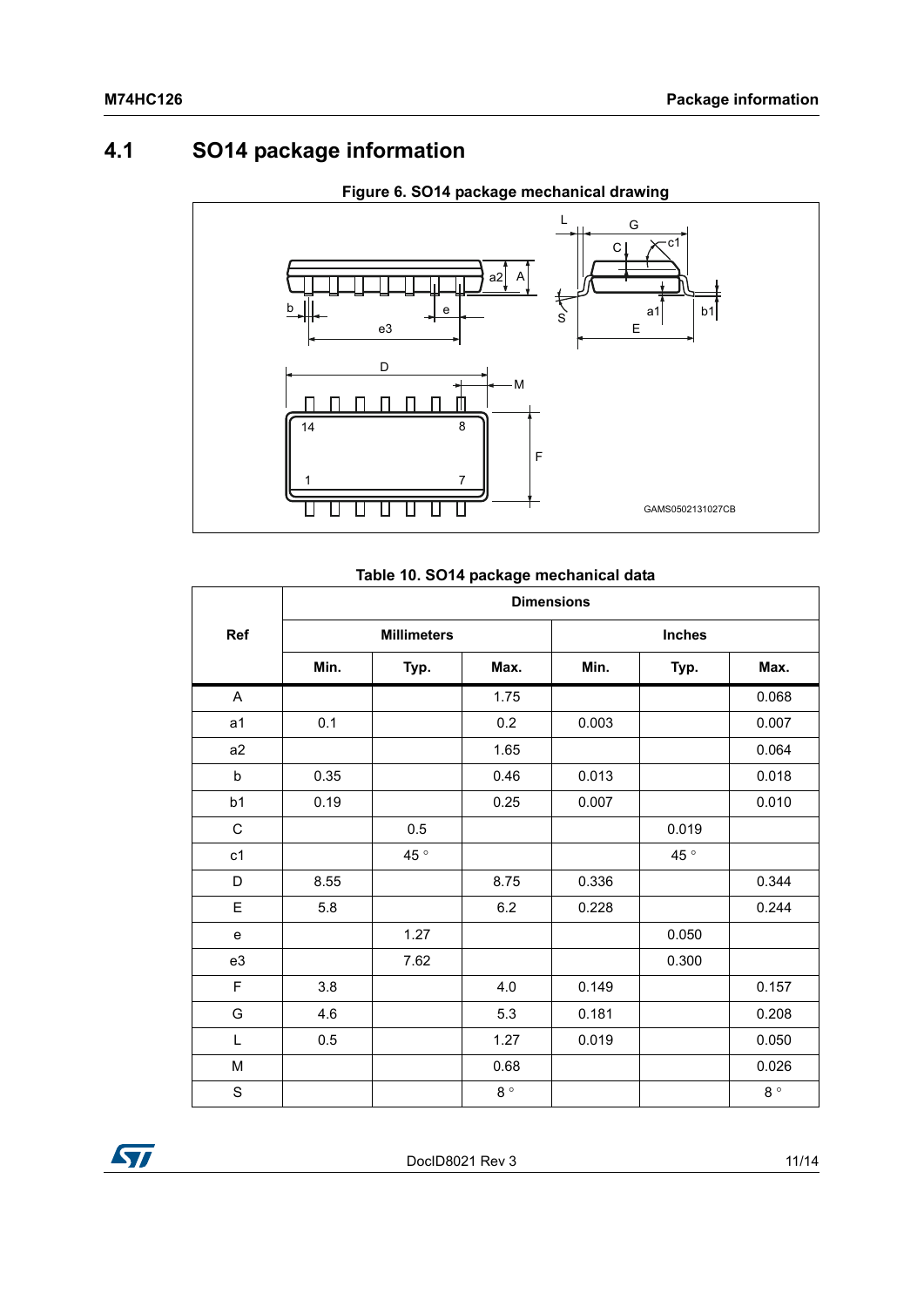## <span id="page-11-0"></span>**4.2 TSSOP14 package information**



### **Figure 7. TSSOP14 package mechanical drawing**

### **Table 11. TSSOP14 package mechanical data**

|                | <b>Dimensions</b>  |      |             |               |        |             |  |
|----------------|--------------------|------|-------------|---------------|--------|-------------|--|
| <b>Ref</b>     | <b>Millimeters</b> |      |             | <b>Inches</b> |        |             |  |
|                | Min.               | Typ. | Max.        | Min.          | Typ.   | Max.        |  |
| A              |                    |      | 1.2         |               |        | 0.047       |  |
| A <sub>1</sub> | 0.05               |      | 0.15        | 0.002         | 0.004  | 0.006       |  |
| A2             | 0.8                | 1    | 1.05        | 0.031         | 0.039  | 0.041       |  |
| b              | 0.19               |      | 0.30        | 0.007         |        | 0.012       |  |
| C              | 0.09               |      | 0.20        | 0.004         |        | 0.0089      |  |
| D              | 4.9                | 5    | 5.1         | 0.193         | 0.197  | 0.201       |  |
| E              | 6.2                | 6.4  | 6.6         | 0.244         | 0.252  | 0.260       |  |
| E <sub>1</sub> | 4.3                | 4.4  | 4.48        | 0.169         | 0.173  | 0.176       |  |
| e              |                    | 0.65 |             |               | 0.0256 |             |  |
| K              | $0^{\circ}$        |      | $8^{\circ}$ | $0^{\circ}$   |        | $8^{\circ}$ |  |
| L              | 0.45               | 0.60 | 0.75        | 0.018         | 0.024  | 0.030       |  |

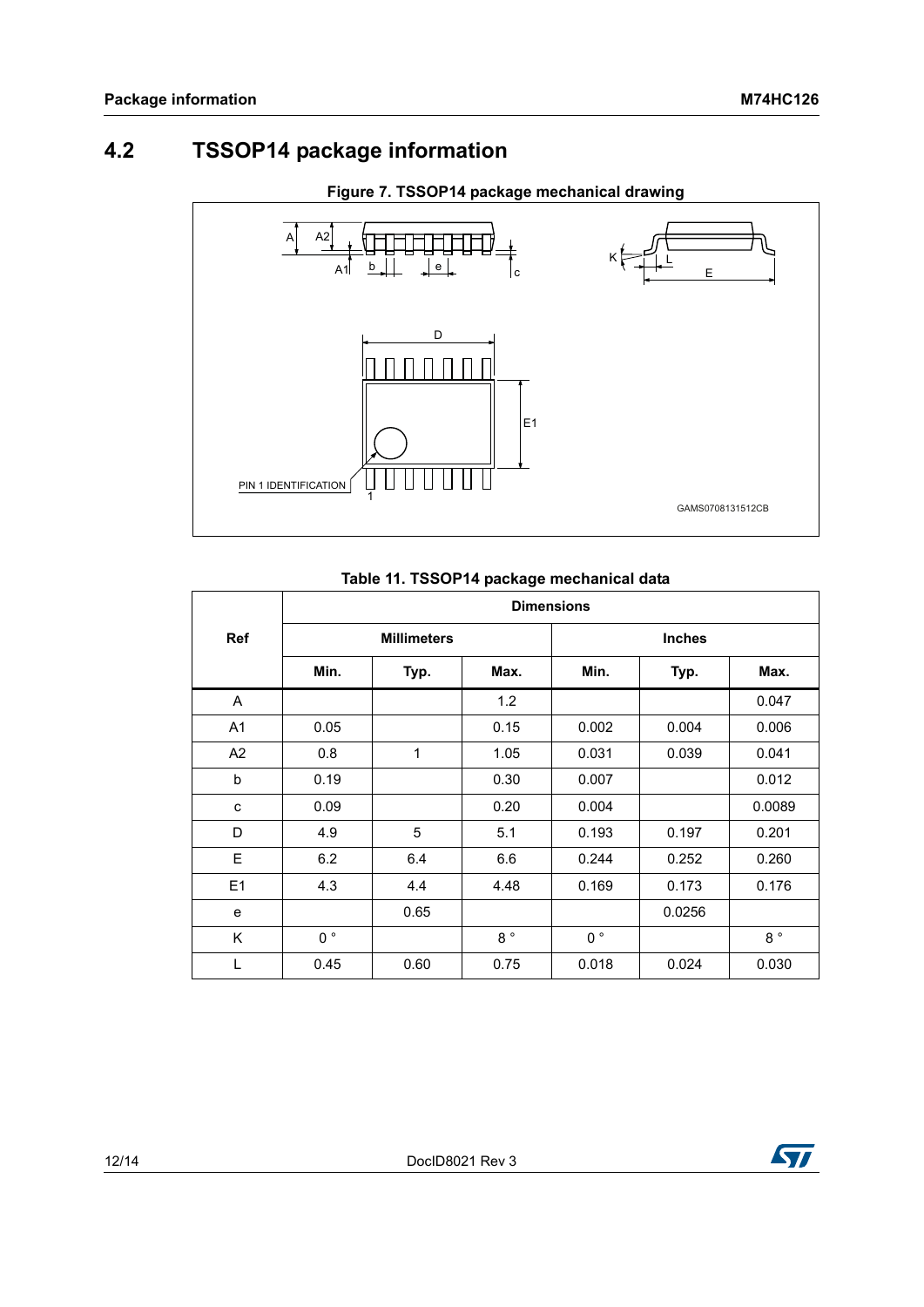# <span id="page-12-0"></span>**5 Ordering information**

| Order code                     | Temp. range                          | Package                    | Packaging     | <b>Marking</b> |
|--------------------------------|--------------------------------------|----------------------------|---------------|----------------|
| M74HC126RM13TR                 | -55 $^{\circ}$ C to 125 $^{\circ}$ C | S014                       |               | 74HC126        |
| M74HC126YRM13TR <sup>(1)</sup> | -40 °C to 125 °C                     | SO14 (automotive grade)    | Tape and reel | 74HC126Y       |
| M74HC126TTR                    | -55 °C to 125 °C                     | TSSOP14                    |               | HC126          |
| M74HC126YTTR <sup>(1)</sup>    | -40 °C to 125 °C                     | TSSOP14 (automotive grade) |               | <b>HC126Y</b>  |

#### **Table 12. Order codes**

1. Qualification and characterization according to AEC Q100 and Q003 or equivalent, advanced screening according to AEC Q001 and Q002 or equivalent.

## <span id="page-12-1"></span>**6 Revision history**

| Date        | <b>Revision</b> | <b>Changes</b>                                                                                                                                                                                                                                 |
|-------------|-----------------|------------------------------------------------------------------------------------------------------------------------------------------------------------------------------------------------------------------------------------------------|
| Aug-2001    |                 | Initial release.                                                                                                                                                                                                                               |
| 13-Dec-2013 | 3               | Removed DIP14 package<br><b>Features: added ESD information</b><br>Table 1: Device summary: updated order codes, added automotive<br>grade order codes, added temperature range and marking details.<br>Added Section 5: Ordering information. |

### **Table 13. Document revision history**